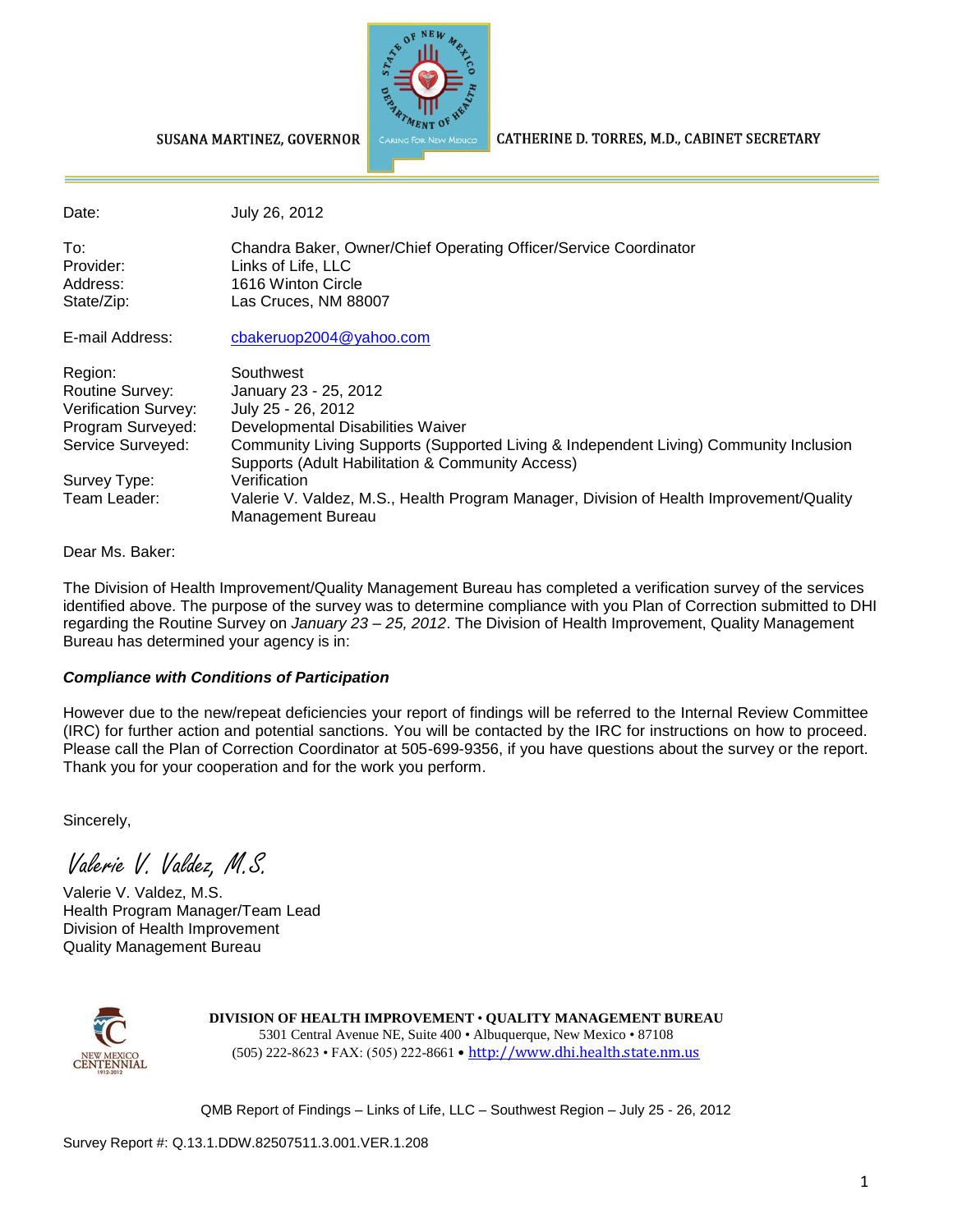| <b>Survey Process Employed:</b>           |                                                                                                                                              |                                                                                                                                                                     |  |
|-------------------------------------------|----------------------------------------------------------------------------------------------------------------------------------------------|---------------------------------------------------------------------------------------------------------------------------------------------------------------------|--|
| <b>Entrance Conference Date:</b>          | July 25, 2012                                                                                                                                |                                                                                                                                                                     |  |
| Present:                                  | Links of Life, LLC<br>Jennifer Rasmussen, Director/Service Coordinator/Incident<br><b>Management Coordinator</b>                             |                                                                                                                                                                     |  |
|                                           | <b>DOH/DHI/QMB</b>                                                                                                                           | Valerie V. Valdez, M.S., Team Lead/Health Program Manager                                                                                                           |  |
| <b>Exit Conference Date:</b>              | July 25, 2012                                                                                                                                |                                                                                                                                                                     |  |
| Present:                                  | <b>Links of Life, LLC</b><br><b>Management Coordinator</b>                                                                                   | Chandra Baker, Owner/Chief Operating Officer/Service Coordinator<br>Jennifer Rasmussen, Director/Service Coordinator/Incident                                       |  |
|                                           | <b>DOH/DHI/QMB</b>                                                                                                                           | Valerie V. Valdez, M.S., Team Lead/Health Program Manager                                                                                                           |  |
| <b>Total Homes Visited</b>                | Number:                                                                                                                                      | 1                                                                                                                                                                   |  |
| <b>Supported Homes Visited</b><br>❖       | Number:                                                                                                                                      | 1                                                                                                                                                                   |  |
| <b>Administrative Locations Visited</b>   | Number:                                                                                                                                      | 1                                                                                                                                                                   |  |
| <b>Total Sample Size</b>                  | Number:                                                                                                                                      | 5<br>0 - Jackson Class Members<br>5 - Non-Jackson Class Members<br>1 - Supported Living<br>1 - Independent Living<br>5 - Adult Habilitation<br>2 - Community Access |  |
| Persons Served Records Reviewed           | Number:                                                                                                                                      | 5                                                                                                                                                                   |  |
| Direct Support Personnel Interviewed      | Number:                                                                                                                                      | 5                                                                                                                                                                   |  |
| Direct Support Personnel Records Reviewed | Number:                                                                                                                                      | 21                                                                                                                                                                  |  |
| Service Coordinator Records Reviewed      | Number:                                                                                                                                      | $\overline{2}$                                                                                                                                                      |  |
| <b>Administrative Files Reviewed</b>      | <b>Medical Records</b><br>$\bullet$<br>$\bullet$<br><b>Personnel Files</b><br>$\bullet$<br><b>Training Records</b><br>$\bullet$<br>$\bullet$ | Incident Management Records<br>Agency Policy and Procedure<br><b>Caregiver Criminal History Screening Records</b><br><b>Employee Abuse Registry</b>                 |  |

- Human Rights Notes and/or Meeting Minutes
- Quality Assurance / Improvement Plan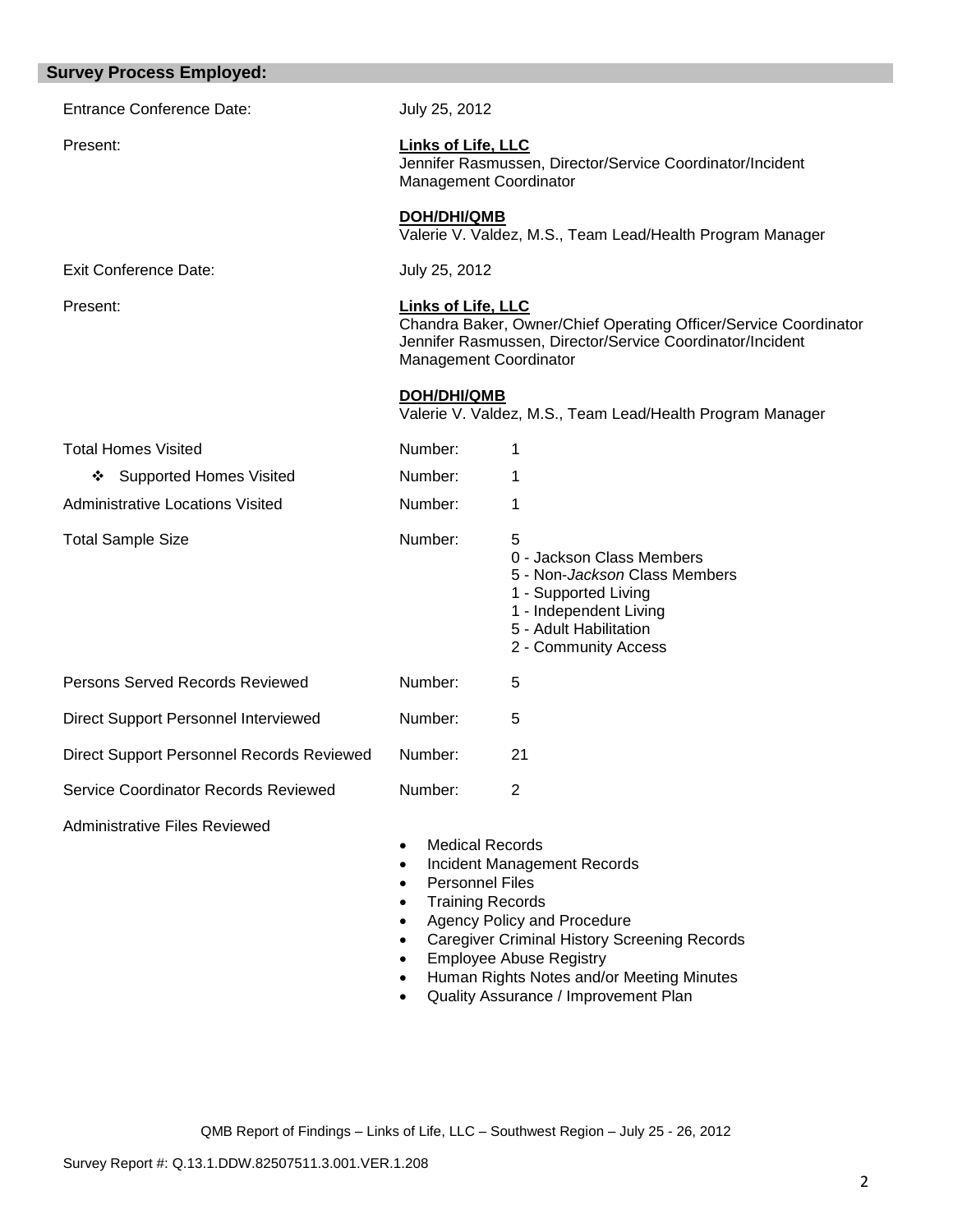- 
- CC: Distribution List: DOH Division of Health Improvement DOH - Developmental Disabilities Supports Division
	- DOH Office of Internal Audit
	- HSD Medical Assistance Division
	- DOH Internal Review Committee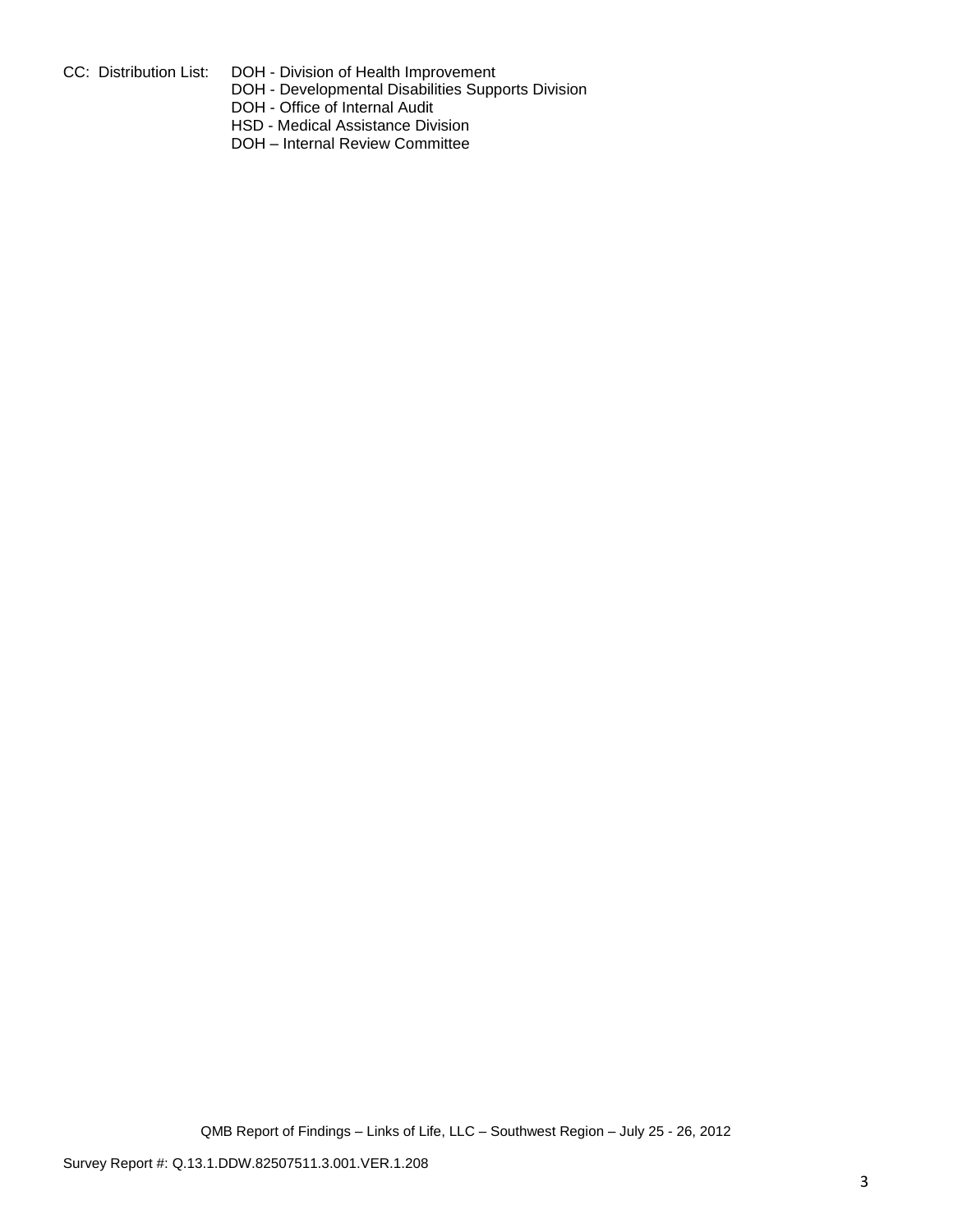### **QMB Determinations of Compliance**

### "Compliance with Conditions of Participation"

The QMB determination of "Compliance with Conditions of Participation," indicates that a provider is in compliance with all 'Conditions of Participation,' (CoP) but may have standard level deficiencies (deficiencies which are not at the condition level) out of compliance. The agency has obtained a level of compliance such that there is a minimal potential for harm to individuals' health and safety. To qualify for a determination of Compliance with Conditions of Participation, the provider must be in compliance with *all* Conditions of Participation.

# "Partial-Compliance with Conditions of Participation"

The QMB determination of "Partial-Compliance with Conditions of Participation" indicates that a provider is out of compliance with one (1) to three (3) 'Conditions of Participation.' This partialcompliance, if not corrected, may result in a serious negative outcome or the potential for more than minimal harm to individuals' health and safety. The Agency may also have standard level deficiencies (deficiencies which are not at the condition level).

Providers receiving a repeat determination of 'Partial-Compliance' for repeat deficiencies of CoPs may be referred by the Quality Management Bureau to the Internal Review Committee (IRC) for consideration of remedies and possible actions.

## "Non-Compliant with Conditions of Participation":

The QMB determination of "Non-Compliance with Conditions of Participation," indicates a provider is significantly out of compliance with Conditions of Participation and/or has:

- Four (4) Conditions of Participation out of compliance.
- Multiple findings of widespread non-compliance with any standard or regulation with a significant potential for more than minimal harm.
- Any finding of actual harm or Immediate Jeopardy.

The Agency may also have standard level deficiencies (deficiencies which are not at the condition level).

Providers receiving a repeat determination of 'Non-Compliance' will be referred by Quality Management Bureau to the Internal Review Committee (IRC) for consideration of remedies and possible actions.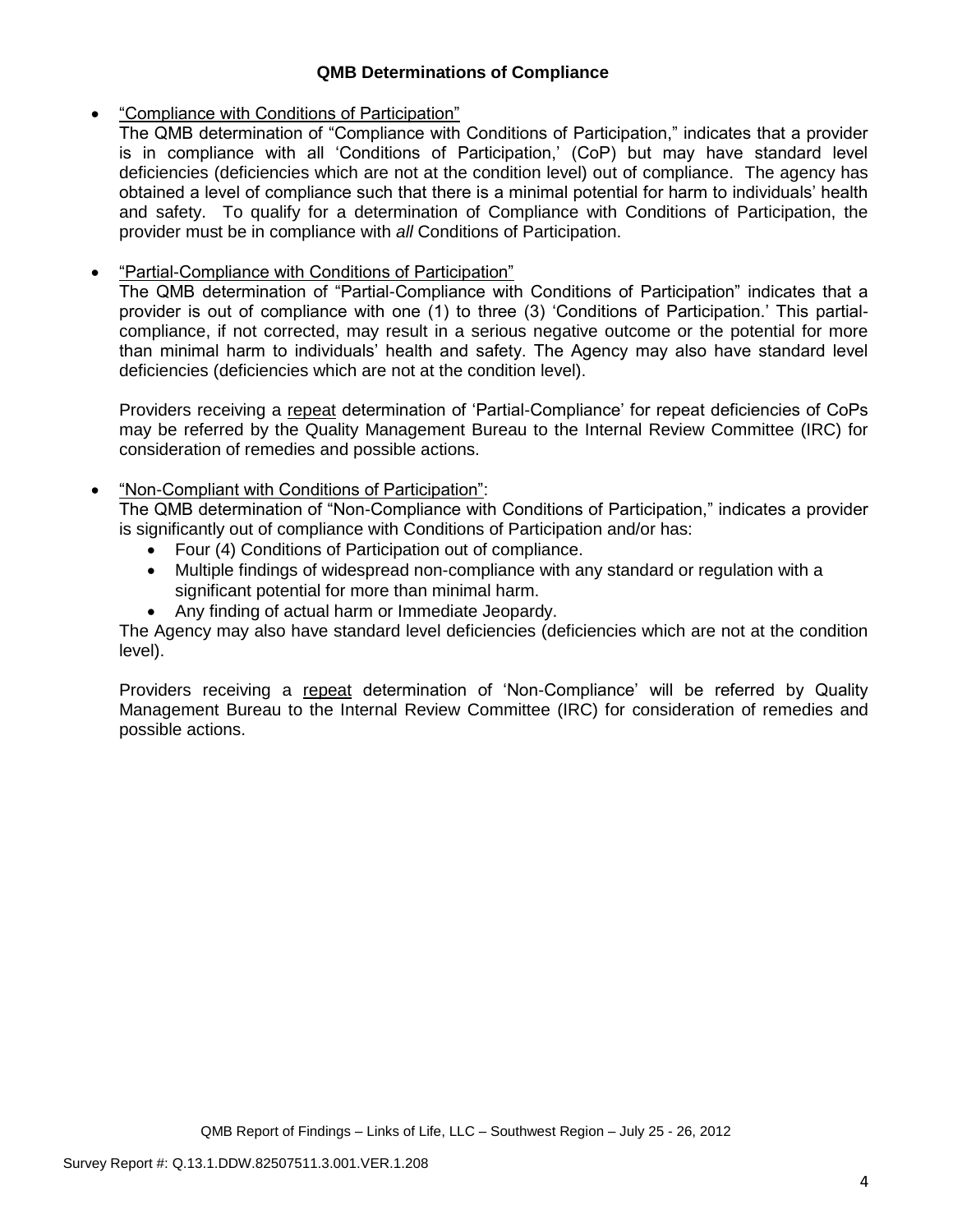#### **Guidelines for the Provider Informal Reconsideration of Finding (IRF) Process**

## **Introduction:**

Throughout the QMB Survey process, surveyors are openly communicating with providers. Open communication means surveyors have clarified issues and/or requested missing information before completing the review through the use of the signed/dated "Document Request," or "administrative Needs," etc. forms. Regardless, there may still be instances where the provider disagrees with a specific finding. Providers may use the following process to informally dispute a finding.

# **Instructions:**

- 1. The Informal Reconsideration of the Finding (IRF) request must be in writing to the QMB Deputy Bureau Chief **within 10 business days** of receipt of the final Report of Findings.
- 2. The written request for an IRF *must* be completed on the QMB Request for Informal Reconsideration of Finding form available on the QMB website:<http://dhi.health.state.nm.us/qmb>
- 3. The written request for an IRF must specify in detail the request for reconsideration and why the finding is inaccurate.
- 4. The IRF request must include all supporting documentation or evidence.
- 5. If you have questions about the IRC process, email the IRF Chairperson, Scott Good at [scott.good@state.nm.us](mailto:scott.good@state.nm.us) for assistance.

# **The following limitations apply to the IRF process:**

- The request for an IRF and all supporting evidence must be received within 10 business days.
- Findings based on evidence requested during the survey and not provided may not be subject to reconsideration.
- The supporting documentation must be new evidence not previously reviewed or requested by the survey team.
- Providers must continue to complete their Plan of Correction during the IRF process
- Providers may not request an IRF to challenge the sampling methodology.
- Providers may not request an IRF based on disagreement with the nature of the standard or regulation.
- Providers may not request an IRF to challenge the team composition.
- Providers may not request an IRF to challenge the DHI/QMB determination of compliance or the length of their DDSD provider contract.

A Provider forfeits the right to an IRF if the request is not made within 10 business days of receiving the report and/or does not include all supporting documentation or evidence to show compliance with the standards and regulations.

The IRF Committee will review the request, the Provider will be notified in writing of the ruling; no face-toface meeting will be conducted.

When a Provider requests that a finding be reconsidered, it does not stop or delay the Plan of Correction process. **Providers must continue to complete the Plan of Correction, including the finding in dispute regardless of the IRF status.** If a finding is removed or modified, it will be noted and removed or modified from the Report of Findings. It should be noted that in some cases a Plan of Correction may be completed prior to the IRF process being completed. The provider will be notified in writing on the decisions of the IRF committee.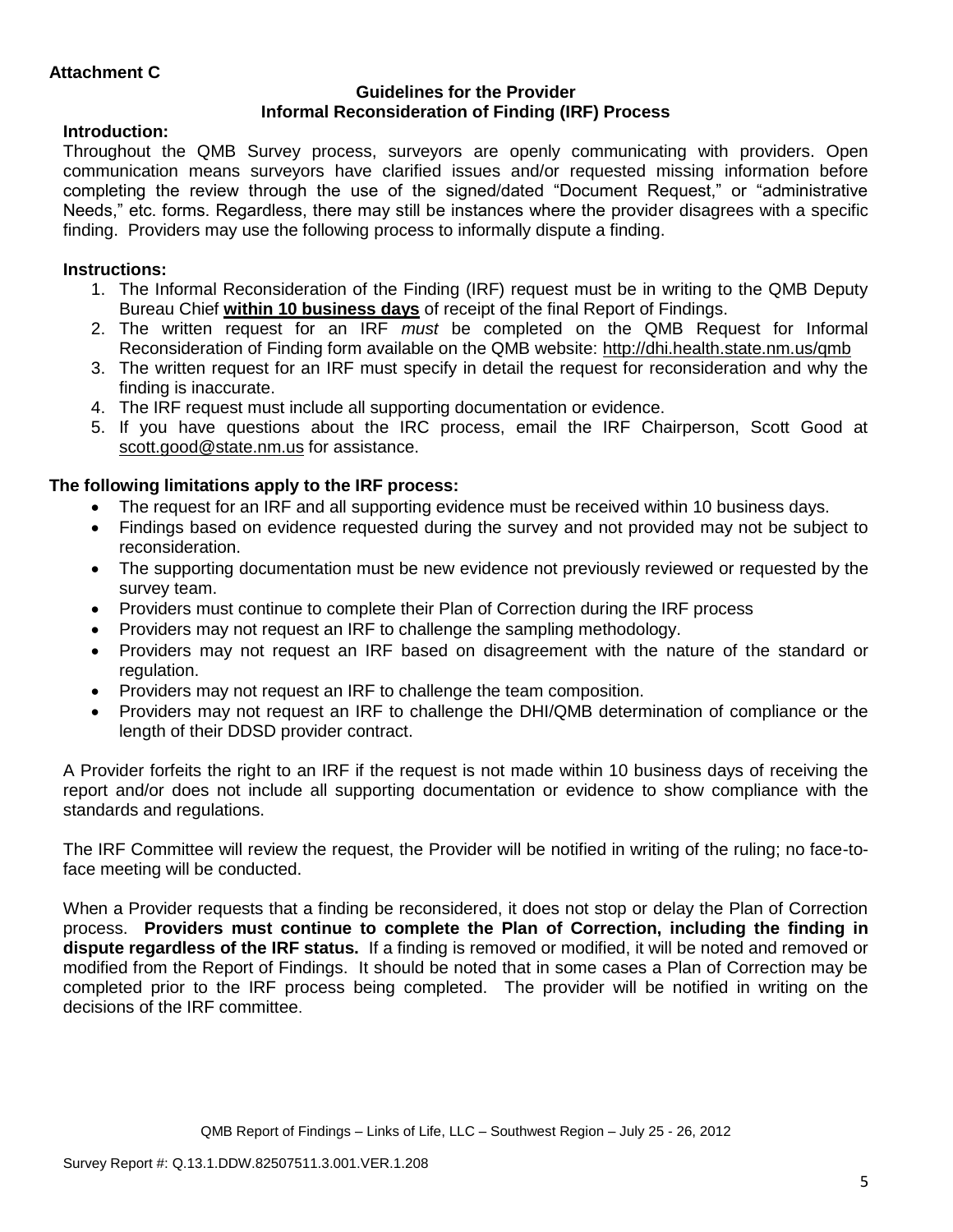| Agency:                     | Links of Life, LLC - Southwest Region                                                                                                       |
|-----------------------------|---------------------------------------------------------------------------------------------------------------------------------------------|
| Program:                    | Developmental Disabilities Waiver                                                                                                           |
| Service:                    | Community Living Supports (Supported Living & Independent Living) & Community Inclusion Supports<br>(Adult Habilitation & Community Access) |
| <b>Monitoring Type:</b>     | <b>Verification Survey</b>                                                                                                                  |
| <b>Routine Survey:</b>      | January 23 - 25, 2012                                                                                                                       |
| <b>Verification Survey:</b> | July 25 - 26, 2012                                                                                                                          |

| <b>Standard of Care</b>               | January 23 - 25, 2012 Deficiencies                                                                                                 | July 25 - 26, 2012Deficiencies                                                                                                            |
|---------------------------------------|------------------------------------------------------------------------------------------------------------------------------------|-------------------------------------------------------------------------------------------------------------------------------------------|
|                                       |                                                                                                                                    | Verification Survey - New and Repeat                                                                                                      |
|                                       |                                                                                                                                    | <b>Deficiencies</b>                                                                                                                       |
|                                       |                                                                                                                                    |                                                                                                                                           |
|                                       | <b>CMS Assurance – Qualified Providers –</b> The State monitors non-licensed/non-certified providers to assure adherence to waiver |                                                                                                                                           |
|                                       |                                                                                                                                    | requirements. The State implements its policies and procedures for verifying that provider training is conducted in accordance with State |
| requirements and the approved waiver. |                                                                                                                                    |                                                                                                                                           |

| roganomonto ana ino approvoa warvor.                  |                                                     |                                                    |
|-------------------------------------------------------|-----------------------------------------------------|----------------------------------------------------|
| Tag #1A26 Consolidated On-line                        | <b>Standard Level Deficiency</b>                    | <b>Standard Level Deficiency</b>                   |
| <b>Registry/Employee Abuse Registry</b>               |                                                     |                                                    |
| NMAC 7.1.12.8 REGISTRY ESTABLISHED;                   | Based on record review, the Agency failed to        | <b>New/Repeat Finding:</b>                         |
| PROVIDER INQUIRY REQUIRED: Upon the                   | maintain documentation in the employee's personnel  |                                                    |
| effective date of this rule, the department has       | records that evidenced inquiry to the Employee      | Based on record review, the Agency failed to       |
| established and maintains an accurate and complete    | Abuse Registry prior to employment for 5 of 14      | maintain documentation in the employee's personnel |
| electronic registry that contains the name, date of   | Agency Personnel.                                   | records that evidenced inquiry to the Employee     |
| birth, address, social security number, and other     |                                                     | Abuse Registry prior to employment for 1 of 23     |
| appropriate identifying information of all persons    | The following Agency personnel records              | Agency Personnel.                                  |
| who, while employed by a provider, have been          | contained no evidence of the Employee Abuse         |                                                    |
| determined by the department, as a result of an       | <b>Registry being completed:</b>                    | The following Agency Personnel records             |
| investigation of a complaint, to have engaged in a    |                                                     | contained evidence that indicated the Employee     |
| substantiated registry-referred incident of abuse,    | <b>Service Coordination Personnel (SC):</b>         | Abuse Registry was completed after hire:           |
| neglect or exploitation of a person receiving care or |                                                     |                                                    |
| services from a provider. Additions and updates to    | • #53 – As well as being a Service Coordinator,     | <b>Direct Support Personnel (DSP):</b>             |
| the registry shall be posted no later than two (2)    | #53 is also the owner of Links of Life. When        |                                                    |
| business days following receipt. Only department      | asked by surveyors for her date of hire #53         | $\bullet$ #54 - Date of hire 5/24/2012, completed  |
| staff designated by the custodian may access,         | reported not being considered an employee of        | $6/4/2012$ .                                       |
| maintain and update the data in the registry.         | Links of Life, nevertheless, #53 identified herself |                                                    |
| Provider requirement to inquire of<br>A.              | as a Service Coordinator so when asked again        |                                                    |
| registry. A provider, prior to employing or           | for her date of hire she stated, "1/25/2012." Per   |                                                    |
| contracting with an employee, shall inquire of the    | the Agency's provider agreement with DDSD           |                                                    |
| registry whether the individual under consideration   | (agreement #11.2011.665.0007.3667) the              |                                                    |
| for employment or contracting is listed on the        | agency has been in operation since 3/1/2011.        |                                                    |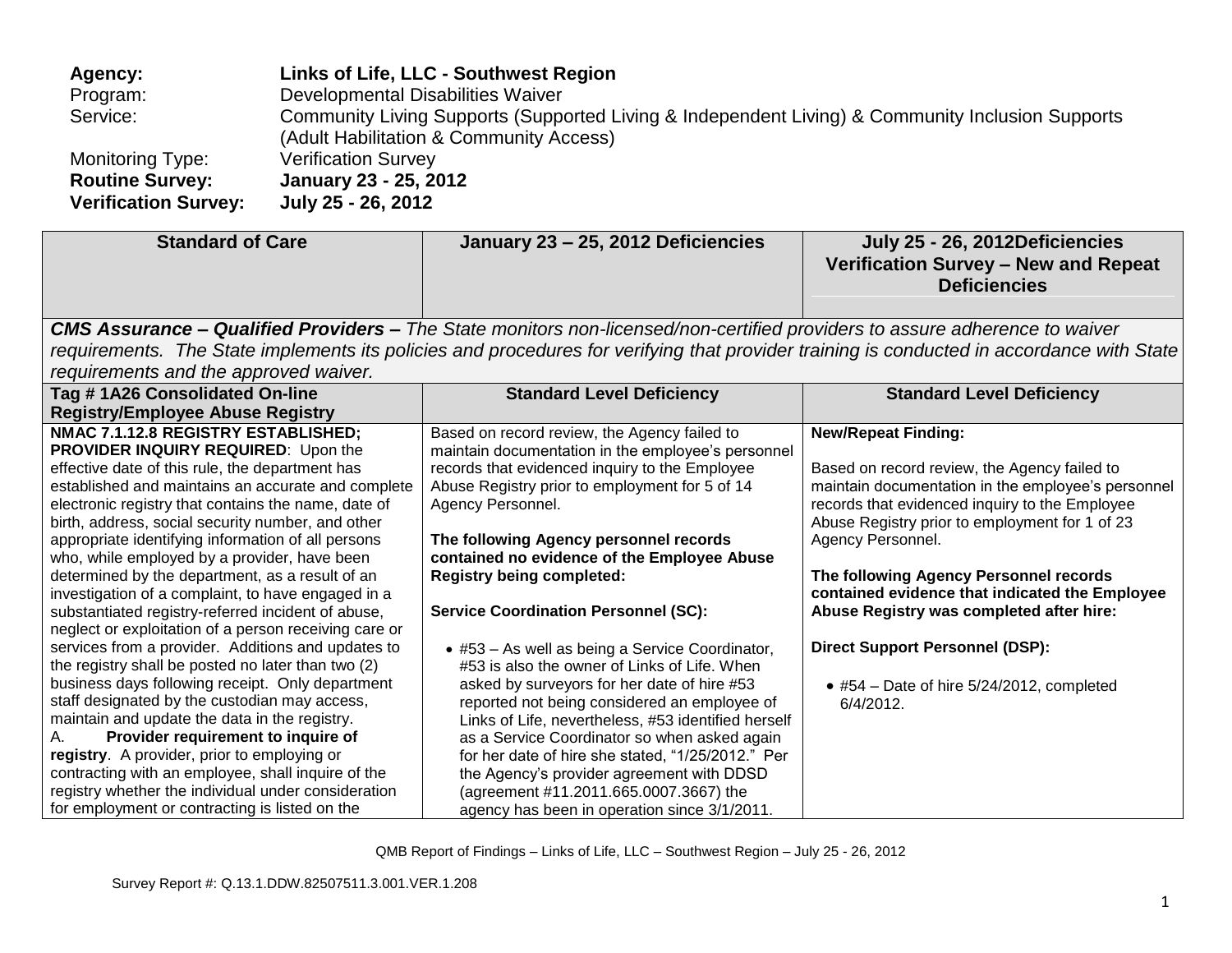| registry.<br>Prohibited employment. A provider may<br>not employ or contract with an individual to be an<br>employee if the individual is listed on the registry as<br>having a substantiated registry-referred incident of<br>abuse, neglect or exploitation of a person receiving<br>care or services from a provider.<br>Documentation of inquiry to registry.<br>The provider shall maintain documentation in the<br>employee's personnel or employment records that<br>evidences the fact that the provider made an inquiry<br>to the registry concerning that employee prior to<br>employment. Such documentation must include<br>evidence, based on the response to such inquiry<br>received from the custodian by the provider, that the<br>employee was not listed on the registry as having a<br>substantiated registry-referred incident of abuse,<br>neglect or exploitation.<br>Documentation for other staff. With<br>respect to all employed or contracted individuals<br>providing direct care who are licensed health care<br>professionals or certified nurse aides, the provider<br>shall maintain documentation reflecting the<br>individual's current licensure as a health care<br>professional or current certification as a nurse aide.<br>Consequences of noncompliance. The<br>department or other governmental agency having<br>regulatory enforcement authority over a provider<br>may sanction a provider in accordance with<br>applicable law if the provider fails to make an<br>appropriate and timely inquiry of the registry, or fails<br>to maintain evidence of such inquiry, in connection<br>with the hiring or contracting of an employee; or for<br>employing or contracting any person to work as an<br>employee who is listed on the registry. Such<br>sanctions may include a directed plan of correction,<br>civil monetary penalty not to exceed five thousand<br>dollars (\$5000) per instance, or termination or non-<br>renewal of any contract with the department or other<br>governmental agency.<br>Developmental Disabilities (DD) Waiver Service | The following Agency Personnel records<br>contained evidence that indicated the Employee<br>Abuse Registry was completed after hire:<br><b>Direct Support Personnel (DSP):</b><br>$\bullet$ #46 - Date of hire 8/19/2011, completed<br>$9/9/2011$ .<br>$\bullet$ #47 - Date of hire 8/9/2011 completed<br>9/19/2011.<br>• #48- Date of Hire 9/17/2011 completed<br>9/19/2011.<br>• #49- Date of Hire 8/9/2011 completed<br>8/19/2011. |
|--------------------------------------------------------------------------------------------------------------------------------------------------------------------------------------------------------------------------------------------------------------------------------------------------------------------------------------------------------------------------------------------------------------------------------------------------------------------------------------------------------------------------------------------------------------------------------------------------------------------------------------------------------------------------------------------------------------------------------------------------------------------------------------------------------------------------------------------------------------------------------------------------------------------------------------------------------------------------------------------------------------------------------------------------------------------------------------------------------------------------------------------------------------------------------------------------------------------------------------------------------------------------------------------------------------------------------------------------------------------------------------------------------------------------------------------------------------------------------------------------------------------------------------------------------------------------------------------------------------------------------------------------------------------------------------------------------------------------------------------------------------------------------------------------------------------------------------------------------------------------------------------------------------------------------------------------------------------------------------------------------------------------------------------------------------------------------------------------------|---------------------------------------------------------------------------------------------------------------------------------------------------------------------------------------------------------------------------------------------------------------------------------------------------------------------------------------------------------------------------------------------------------------------------------------|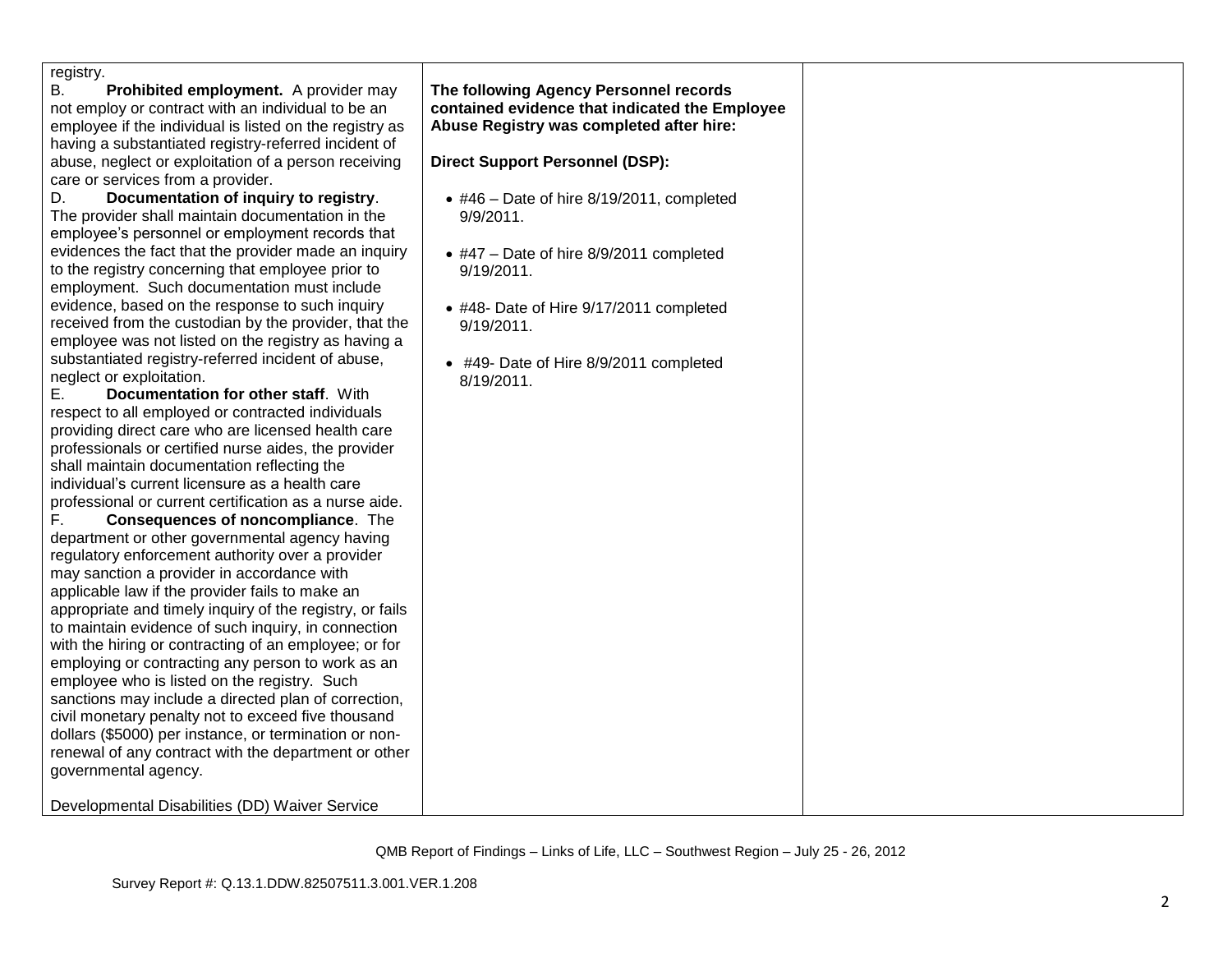| Standards effective 4/1/2007                        |  |
|-----------------------------------------------------|--|
| <b>Chapter 1.IV. General Provider Requirements.</b> |  |
| D. Criminal History Screening: All personnel shall  |  |
| be screened by the Provider Agency in regard to the |  |
| employee's qualifications, references, and          |  |
| employment history, prior to employment. All        |  |
| Provider Agencies shall comply with the Criminal    |  |
| Records Screening for Caregivers 7.1.12 NMAC and    |  |
| Employee Abuse Registry 7.1.12 NMAC as required     |  |
| by the Department of Health, Division of Health     |  |
|                                                     |  |
| Improvement.                                        |  |
|                                                     |  |
|                                                     |  |
|                                                     |  |
|                                                     |  |
|                                                     |  |
|                                                     |  |
|                                                     |  |
|                                                     |  |
|                                                     |  |
|                                                     |  |
|                                                     |  |
|                                                     |  |
|                                                     |  |
|                                                     |  |
|                                                     |  |
|                                                     |  |
|                                                     |  |
|                                                     |  |
|                                                     |  |
|                                                     |  |
|                                                     |  |
|                                                     |  |
|                                                     |  |
|                                                     |  |
|                                                     |  |
|                                                     |  |
|                                                     |  |
|                                                     |  |
|                                                     |  |
|                                                     |  |
|                                                     |  |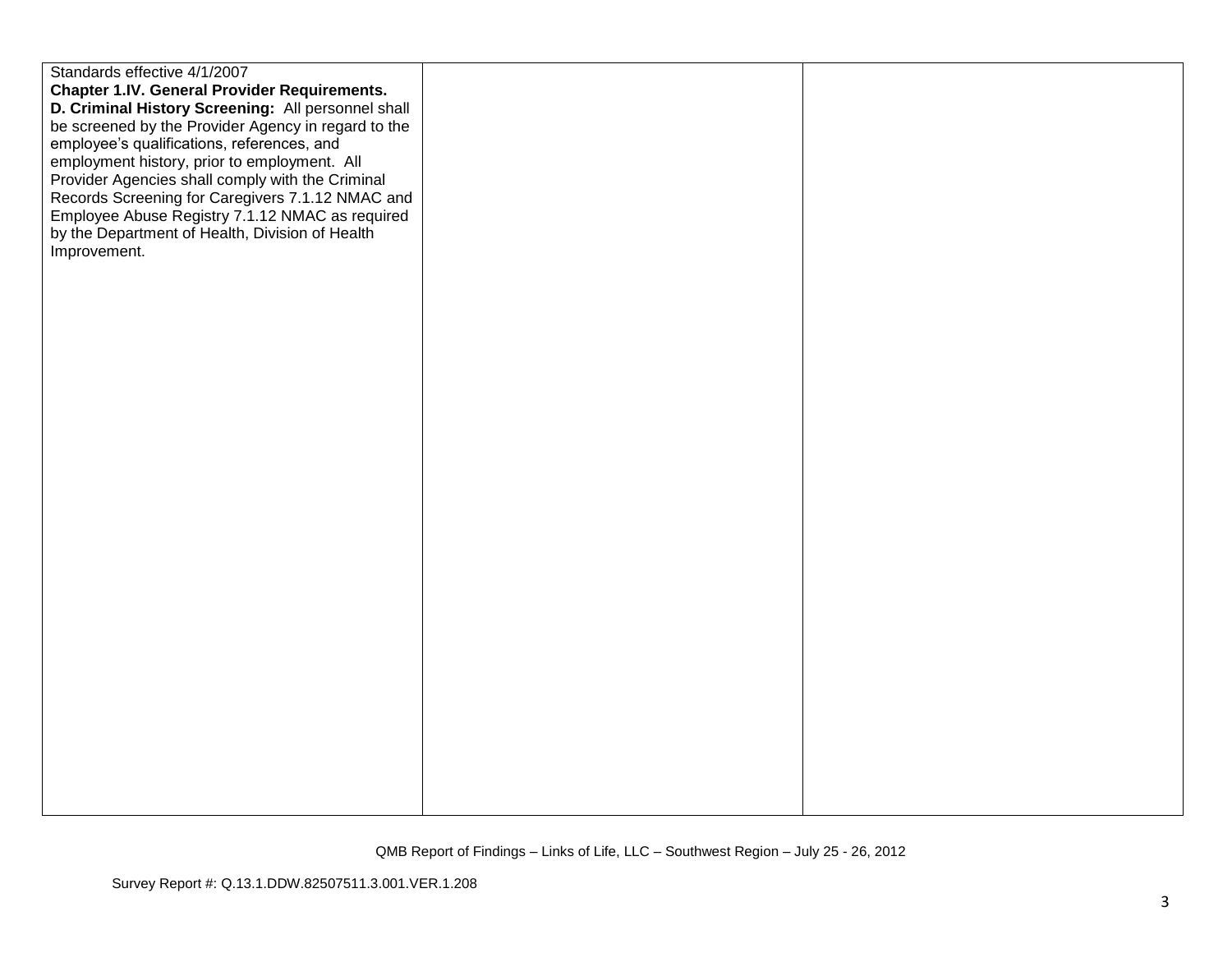| Tag #1A37 Individual Specific Training                                                                                                                                                                                                                                                                                                                                                                                                                                                                                                                                                                                                                                                                             | <b>Standard Level Deficiency</b>                                                                                                                                                                                                                                                                                                    |
|--------------------------------------------------------------------------------------------------------------------------------------------------------------------------------------------------------------------------------------------------------------------------------------------------------------------------------------------------------------------------------------------------------------------------------------------------------------------------------------------------------------------------------------------------------------------------------------------------------------------------------------------------------------------------------------------------------------------|-------------------------------------------------------------------------------------------------------------------------------------------------------------------------------------------------------------------------------------------------------------------------------------------------------------------------------------|
| Developmental Disabilities (DD) Waiver Service<br>Standards effective 4/1/2007<br><b>CHAPTER 1 IV. GENERAL REQUIREMENTS</b><br>FOR PROVIDER AGENCY SERVICE<br>PERSONNEL: The objective of this section is to<br>establish personnel standards for DD Medicaid<br>Waiver Provider Agencies for the following services:<br>Community Living Supports, Community Inclusion<br>Services, Respite, Substitute Care and Personal<br>Support Companion Services. These standards<br>apply to all personnel who provide services, whether<br>directly employed or subcontracting with the<br>Provider Agency. Additional personnel requirements<br>and qualifications may be applicable for specific<br>service standards. | <b>New Finding:</b><br>Based on record review, the Agency failed to ensure<br>that Individual Specific Training requirements were<br>met for 2 of 23 Agency Personnel.<br>Review of personnel records found no evidence of<br>the following:<br><b>Direct Support Personnel (DSP):</b><br>• Individual Specific Training (#56 & 59) |
| C. Orientation and Training Requirements:<br>Orientation and training for direct support staff and<br>his or her supervisors shall comply with the<br>DDSD/DOH Policy Governing the Training<br>Requirements for Direct Support Staff and Internal<br>Service Coordinators Serving Individuals with<br>Developmental Disabilities to include the following:<br>Individual-specific training for each individual<br>(2)<br>under his or her direct care, as described in the<br>individual service plan, prior to working alone<br>with the individual.                                                                                                                                                             |                                                                                                                                                                                                                                                                                                                                     |
| Department of Health (DOH) Developmental<br><b>Disabilities Supports Division (DDSD) Policy -</b><br><b>Policy Title: Training Requirements for Direct</b><br>Service Agency Staff Policy - Eff. March 1, 2007 -<br><b>II. POLICY STATEMENTS:</b><br>A. Individuals shall receive services from competent<br>and qualified staff.<br>B. Staff shall complete individual-specific (formerly<br>known as "Addendum B") training requirements in<br>accordance with the specifications described in the<br>individual service plan (ISP) of each individual<br>served.                                                                                                                                                |                                                                                                                                                                                                                                                                                                                                     |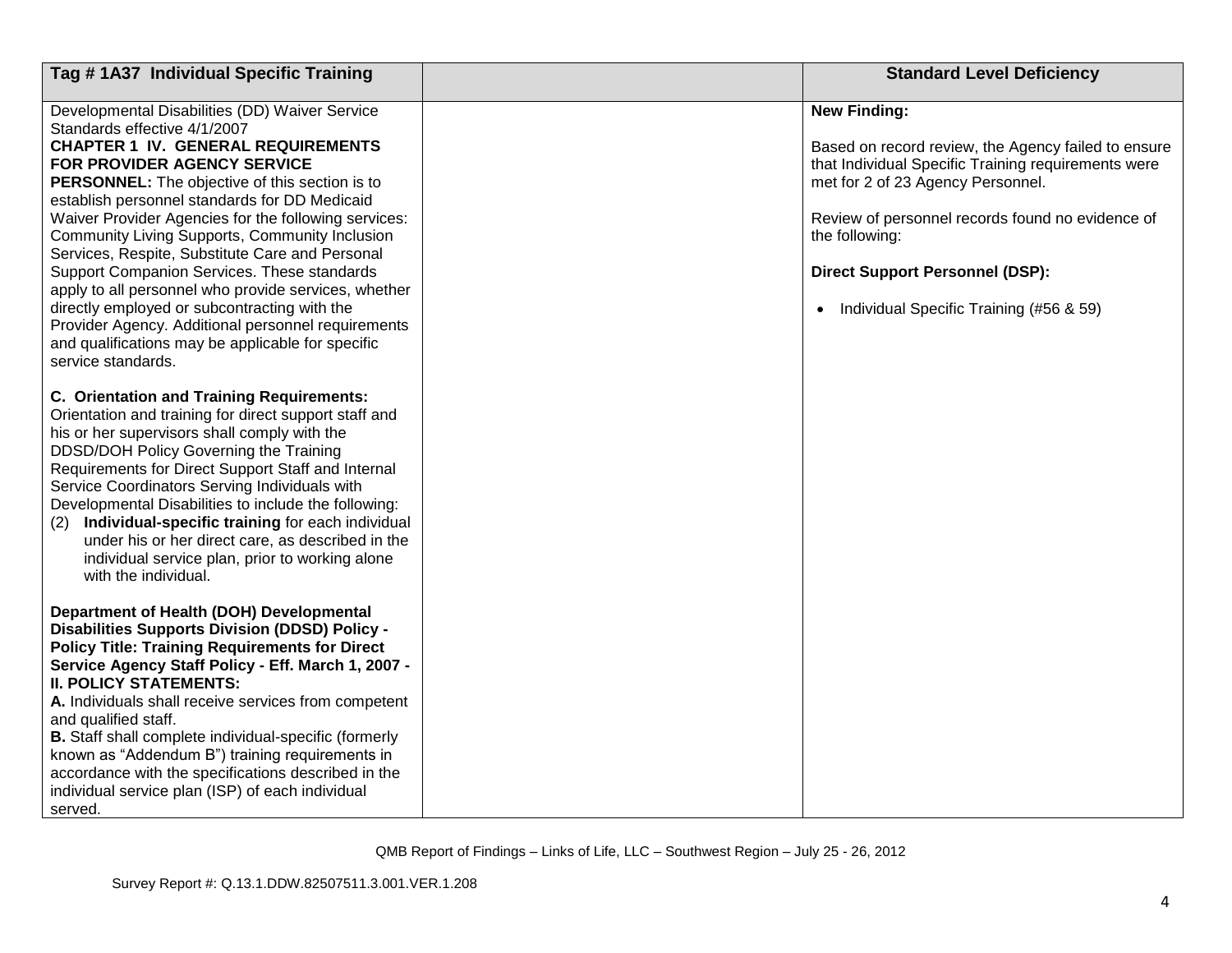| <b>Standard of Care</b>                                                                                                                                                                                                                                                                                           | January 23 - 25, 2012 Deficiencies                                                                                                     | July 25 - 26, 2012 Deficiencies<br>Verification Survey - New and Repeat<br><b>Deficiencies</b> |
|-------------------------------------------------------------------------------------------------------------------------------------------------------------------------------------------------------------------------------------------------------------------------------------------------------------------|----------------------------------------------------------------------------------------------------------------------------------------|------------------------------------------------------------------------------------------------|
|                                                                                                                                                                                                                                                                                                                   | <b>CMS Assurance – Service Plans: ISP Implementation –</b> Services are delivered in accordance with the service plan, including type, |                                                                                                |
| scope, amount, duration and frequency specified in the service plan.                                                                                                                                                                                                                                              |                                                                                                                                        |                                                                                                |
| Tag #1A08 Agency Case File                                                                                                                                                                                                                                                                                        | <b>Standard Level Deficiency</b>                                                                                                       | Completed                                                                                      |
| Tag # 1A08.1 Agency Case File - Progress<br><b>Notes</b>                                                                                                                                                                                                                                                          | <b>Standard Level Deficiency</b>                                                                                                       | Completed                                                                                      |
| Tag # 1A32 & 6L14 ISP Implementation                                                                                                                                                                                                                                                                              | <b>Standard Level Deficiency</b>                                                                                                       | Completed                                                                                      |
| Tag # 6L14 Residential Case File                                                                                                                                                                                                                                                                                  | <b>Standard Level Deficiency</b>                                                                                                       | Completed                                                                                      |
| Tag # 6L17 Reporting Requirements<br>(Community Living Quarterly Reports)                                                                                                                                                                                                                                         | <b>Standard Level Deficiency</b>                                                                                                       | Completed                                                                                      |
| CMS Assurance - Qualified Providers - The State monitors non-licensed/non-certified providers to assure adherence to waiver<br>requirements. The State implements its policies and procedures for verifying that provider training is conducted in accordance with<br>State requirements and the approved waiver. |                                                                                                                                        |                                                                                                |
| Tag # 1A11.1 Transportation Training                                                                                                                                                                                                                                                                              | <b>Standard Level Deficiency</b>                                                                                                       | Completed                                                                                      |
| Tag # 1A20 Direct Support Personnel Training                                                                                                                                                                                                                                                                      | <b>Standard Level Deficiency</b>                                                                                                       | Completed                                                                                      |
| Tag # 1A22 Agency Personnel Competency                                                                                                                                                                                                                                                                            | <b>Condition of Participation Level Deficiency</b>                                                                                     | Completed                                                                                      |
| Tag # 1A25 Criminal Caregiver History<br>Screening                                                                                                                                                                                                                                                                | <b>Standard Level Deficiency</b>                                                                                                       | Completed                                                                                      |
| CMS Assurance - Health and Welfare - The state, on an ongoing basis, identifies, addresses and seeks to prevent occurrences of                                                                                                                                                                                    |                                                                                                                                        |                                                                                                |
| abuse, neglect and exploitation. Individuals shall be afforded their basic human rights. The provider supports individuals to access<br>needed healthcare services in a timely manner.                                                                                                                            |                                                                                                                                        |                                                                                                |
| Tag # 1A09 Medication Delivery (MAR) -<br><b>Routine Medication</b>                                                                                                                                                                                                                                               | <b>Standard Level Deficiency</b>                                                                                                       | Completed                                                                                      |
| Tag # 1A09.1 Medication Delivery - PRN                                                                                                                                                                                                                                                                            | <b>Standard Level Deficiency</b>                                                                                                       | Completed                                                                                      |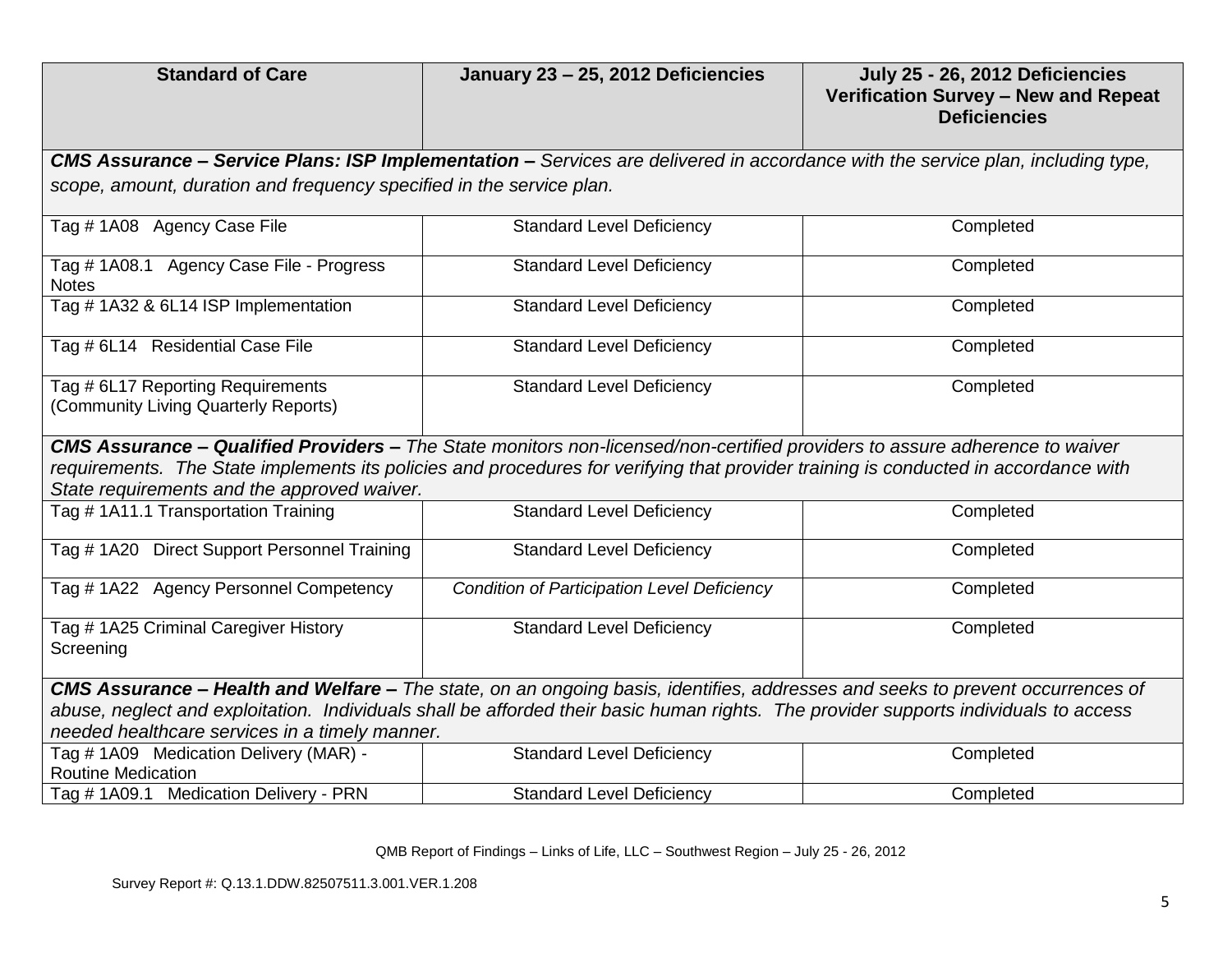| Medication                                                                      |                                                                                                                             |           |
|---------------------------------------------------------------------------------|-----------------------------------------------------------------------------------------------------------------------------|-----------|
| Tag # 1A11 Transportation Policy & Procedure                                    | <b>Standard Level Deficiency</b>                                                                                            | Completed |
| Tag # 1A15.2 & 5l09 - Healthcare<br>Documentation                               | <b>Condition of Participation Level Deficiency</b>                                                                          | Completed |
| Tag # 1A29 Complaints / Grievances -<br>Acknowledgement                         | <b>Standard Level Deficiency</b>                                                                                            | Completed |
| Tag # 1A31 Client Rights/Human Rights                                           | <b>Standard Level Deficiency</b>                                                                                            | Completed |
| Tag #1A33 Board of Pharmacy - Med Storage                                       | <b>Standard Level Deficiency</b>                                                                                            | Completed |
| Tag #1A39 Assistive Technology & Adaptive<br>Equipment                          | <b>Standard Level Deficiency</b>                                                                                            | Completed |
| Tag # 6L13 Community Living Healthcare<br>Regts.                                | <b>Standard Level Deficiency</b>                                                                                            | Completed |
| Tag # 6L25 Residential Health & Safety<br>(Supported Living & Family Living)    | <b>Standard Level Deficiency</b>                                                                                            | Completed |
|                                                                                 | CMS Assurance - Financial Accountability - State financial oversight exists to assure that claims are coded and paid for in |           |
| accordance with the reimbursement methodology specified in the approved waiver. |                                                                                                                             |           |
| Tag # 5136 Community Access<br>Reimbursement                                    | <b>Standard Level Deficiency</b>                                                                                            | Completed |
| Tag # 5I44 Adult Habilitation Reimbursement                                     | <b>Standard Level Deficiency</b>                                                                                            | Completed |
| Tag # 6L26 Supported Living Reimbursement                                       | <b>Standard Level Deficiency</b>                                                                                            | Completed |
| Tag # 6L28 Independent Living<br>Reimbursement                                  | <b>Standard Level Deficiency</b>                                                                                            | Completed |